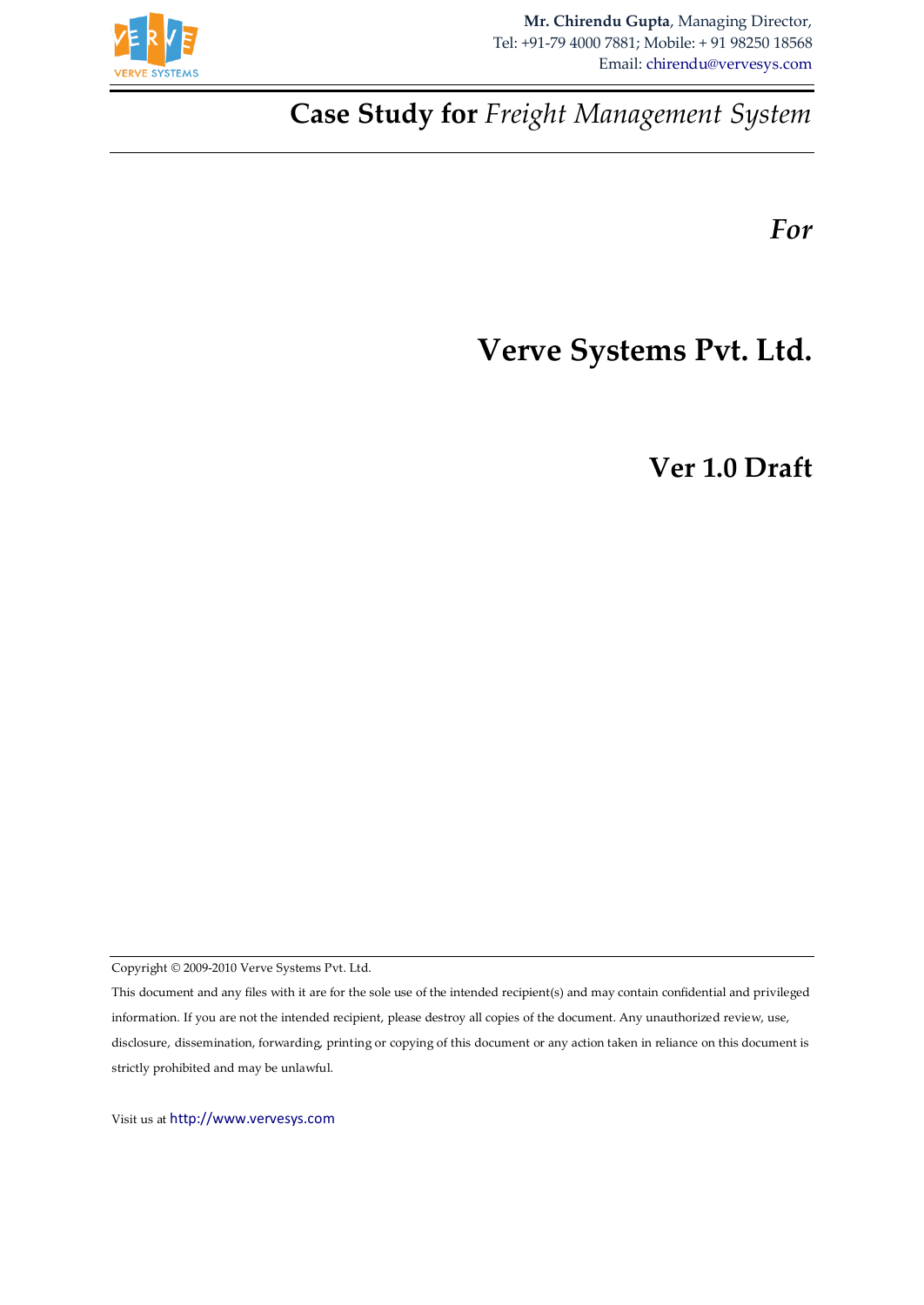| Verve Systems Private Limited            |
|------------------------------------------|
| Case Study for Freight Management System |



# **Table of Contents**

| $1_{-}$ |  |
|---------|--|
| 2.      |  |
|         |  |
|         |  |
|         |  |
|         |  |
|         |  |
|         |  |
|         |  |
|         |  |
|         |  |
|         |  |
|         |  |
|         |  |
|         |  |
|         |  |
|         |  |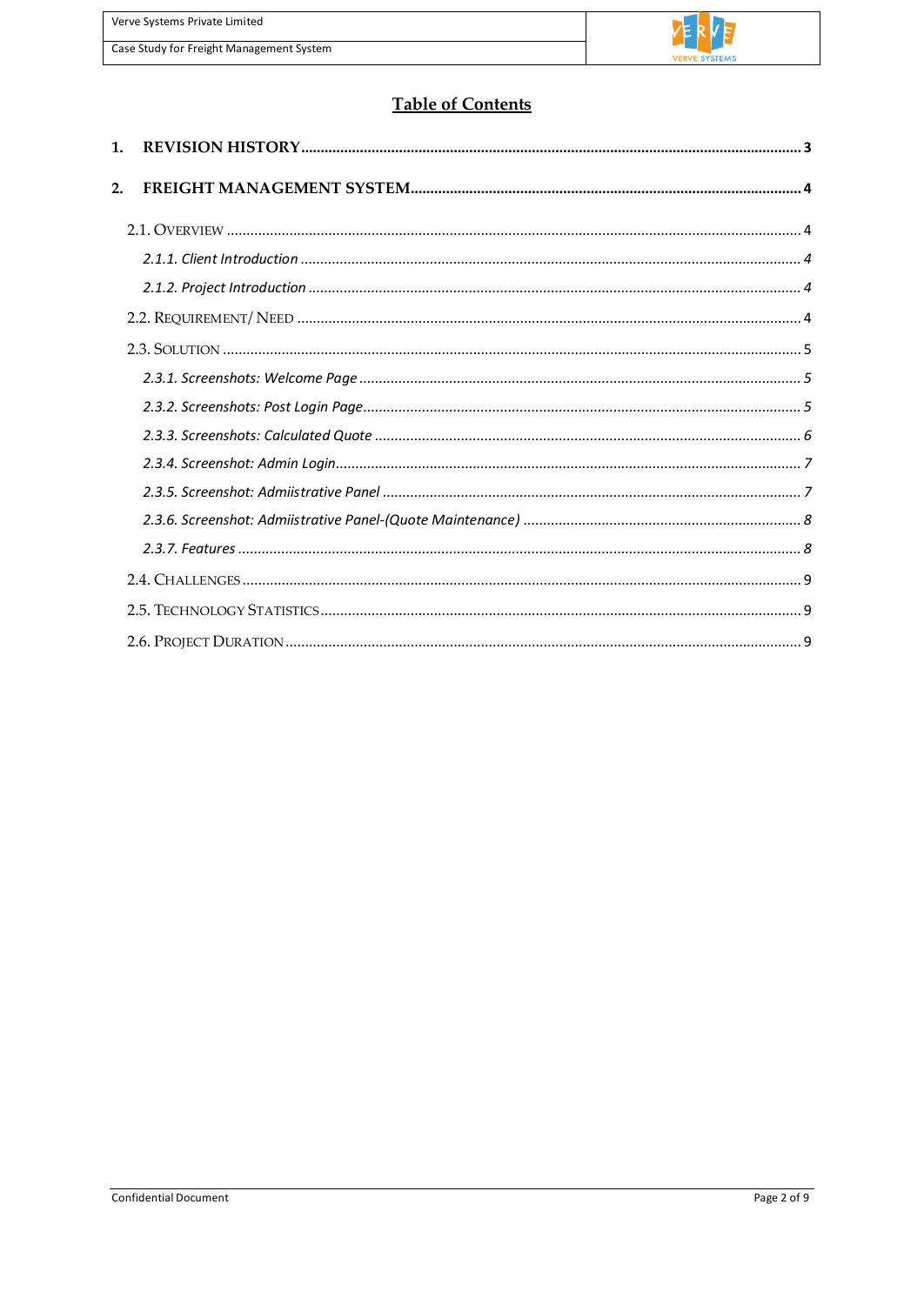

# <span id="page-2-0"></span>**1. Revision History**

| Ver | Date       | Description         | Author(s)   | Approved by /Date<br>(dd.mm.yyyy) |
|-----|------------|---------------------|-------------|-----------------------------------|
| 1.0 | 14/10/2009 | Case study document | Ravi Ranjan |                                   |
|     |            |                     |             |                                   |
|     |            |                     |             |                                   |
|     |            |                     |             |                                   |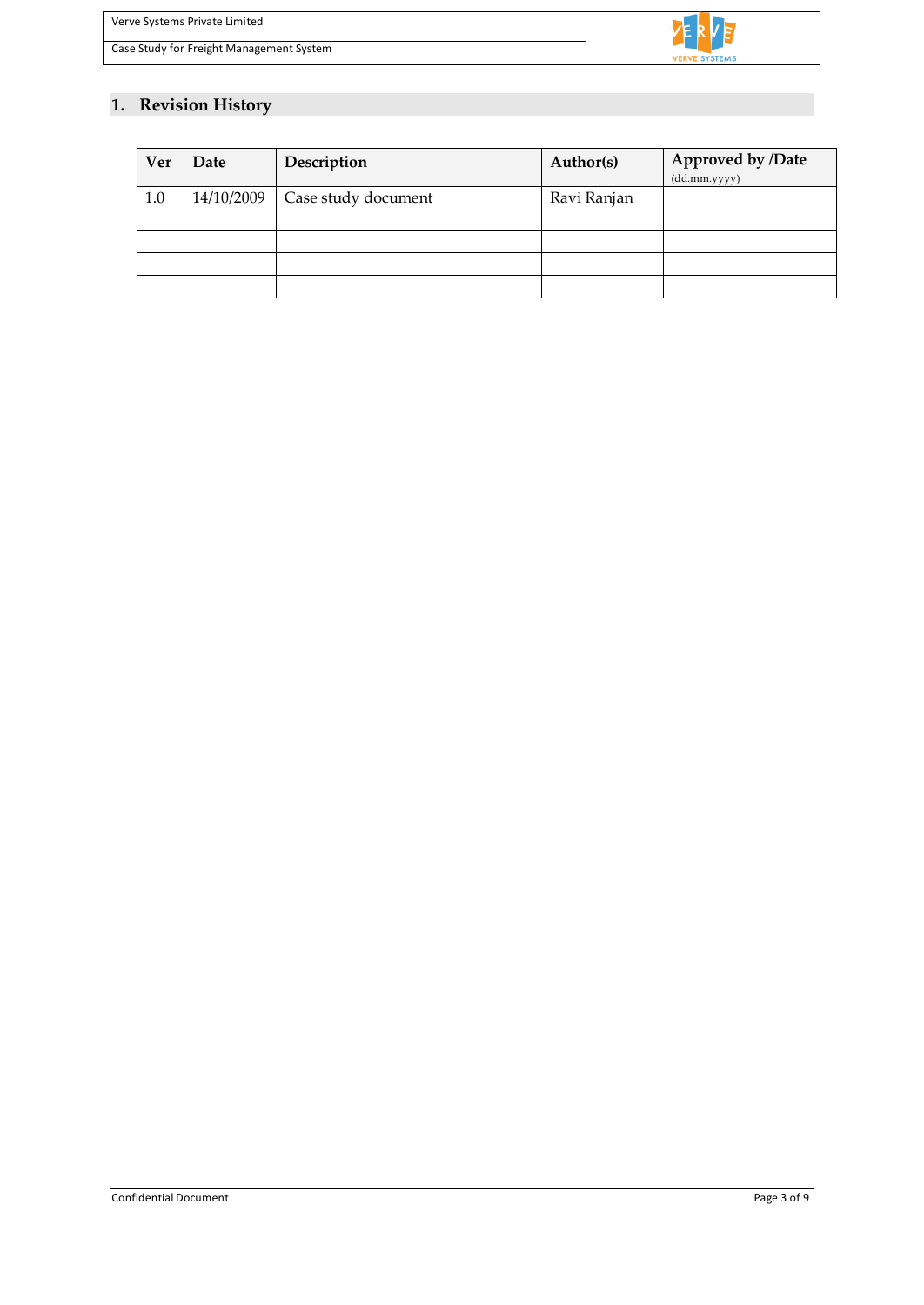

# <span id="page-3-0"></span>**2. Freight Management System**

#### <span id="page-3-1"></span>**2.1. Overview**

#### <span id="page-3-2"></span>2.1.1. Client Introduction

Our client is Australia's leading software solution provider in Logistics & transportation sector. Verve Systems is their preferred vendor to create various solutions right from business intelligence, human resource management, performance management, project management etc.

#### <span id="page-3-3"></span>2.1.2. Project Introduction

Transportation Application is a web based Freight Management system which offers every service connected to the transportation of goods, business to business; anywhere in Australia and overseas.The personalized attention is provided to every user with the "care for you" factor. This web based system has simplified the process of generation of quotations for the broker for their clients by reducing the time and thus increasing their productivity.

#### <span id="page-3-4"></span>**2.2. Requirement/ Need**

Our Client needed to develop an application which could provide a single platform to end user in order to find, compare and select the services & charges of various service providers for transportation of goods within Australia and/or Overseas. The requirement was to develop an application which could provide the widest range of choice and flexibility in the freight business which could work like an interface between the end client and the freight service providers. From this interface the users can enter their requirement and choose the service providers from the list and a collective quotation is generated as a pdf document. The user can finalize any service provider based on the competitive prices and the services (such as insurance, track & trace etc.) .

As the USP of this application was to providing the best possible services at the most economic pricing, so there need to have an administrative section where all the details including Transport company, Insurance details,service details,Post code details,Zone details,Rate details,Item details,User details,Client details,Remote location details,Over dimensional surcharge,Import Zone/Rate,and Zone checker tools can be managed.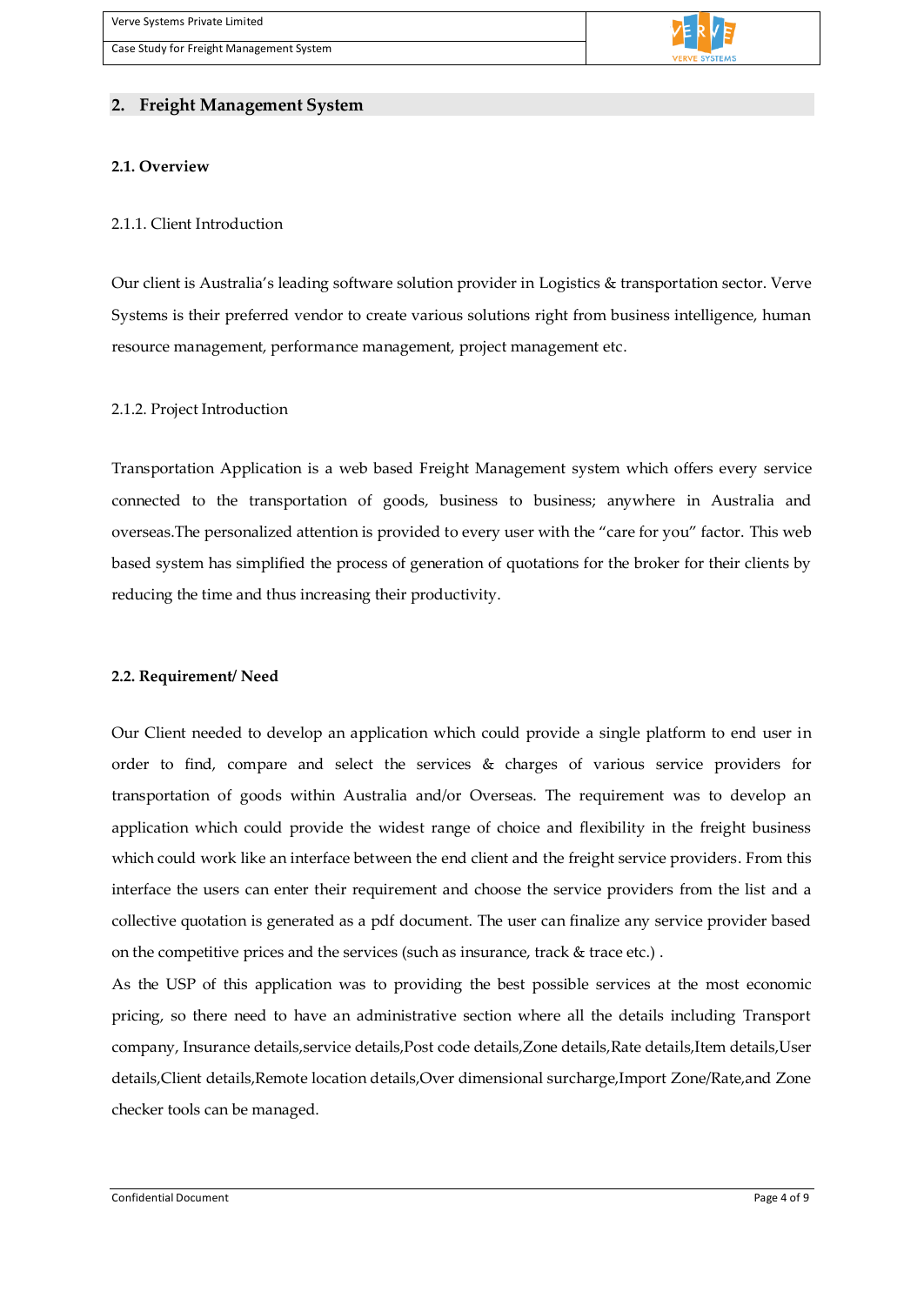Verve Systems Private Limited Case Study for Freight Management System

# <span id="page-4-0"></span>**2.3. Solution**

## <span id="page-4-1"></span>2.3.1. Screenshots: Welcome Page



The welcome screen provides the interactive interface for the users with an option to login with the user-id and password to find the services & Price quotations. A new usercan sign up as well.The welcome screen provides the necessary information to the users such as details of Freight forwards and their services, mechanism of consignment charges, Freight tips, details of the transit insurance and the contact details.

#### <span id="page-4-2"></span>2.3.2. Screenshots: Post Login Page

|                                                                  |                                               |                                            | <b>Ouote Maintenance</b>                                                                   |                                                                                                |
|------------------------------------------------------------------|-----------------------------------------------|--------------------------------------------|--------------------------------------------------------------------------------------------|------------------------------------------------------------------------------------------------|
|                                                                  | $_{\circ}$ OUOTATION $_{\circ}$               |                                            |                                                                                            |                                                                                                |
|                                                                  | BILLER Sender Receiver Third Party            | <b>PURPOSE O</b> Business <b>O</b> Private | <b>QUOTING DATE</b><br>14 Oct 2009                                                         | 图<br><b>Delivery Preference</b><br><b>Select All</b>                                           |
| <b>Billing</b>                                                   | <b>Street Address</b><br><b>9 Booralee St</b> | City / Suburb / Town<br><b>Botany</b>      | <b>Postcode State</b><br><b>Company Name</b><br>2019<br><b>NSW</b><br><b>A East Spares</b> | $\Box$ Air<br>O'night 1st Class                                                                |
| <b>Pick Up</b>                                                   | <b>Street Address</b><br>9 Booralee St        | City / Suburb / Town<br>Botany             | <b>Postcode State</b><br><b>Company Name</b><br>A East Spares<br>2019<br><b>NSW</b>        | O'night 9am<br>Same Day                                                                        |
| <b>Destination</b>                                               | <b>State</b><br>Select                        | $\vert - \vert$                            | © City / Suburb / Town © PostCode City / Suburb / Town<br>₽<br>Select                      | <b>International</b><br><b>Export</b><br>Economy<br>$\overline{}$<br>Global Express<br>Premium |
| <b>Insurance If Required</b><br>Insurance   Value Of Items \$AUD |                                               | Insurance Type Select -                    |                                                                                            | $\Box$<br>Rail<br>$\Box$ Rail                                                                  |
| <b>Item Details</b><br><b>Add Item Details</b>                   |                                               |                                            |                                                                                            | $\Box$<br>Road                                                                                 |

This is the personalized login page for the user from where they can submit their requirement according to the various options available to choose from. User has the flexibility to choose from the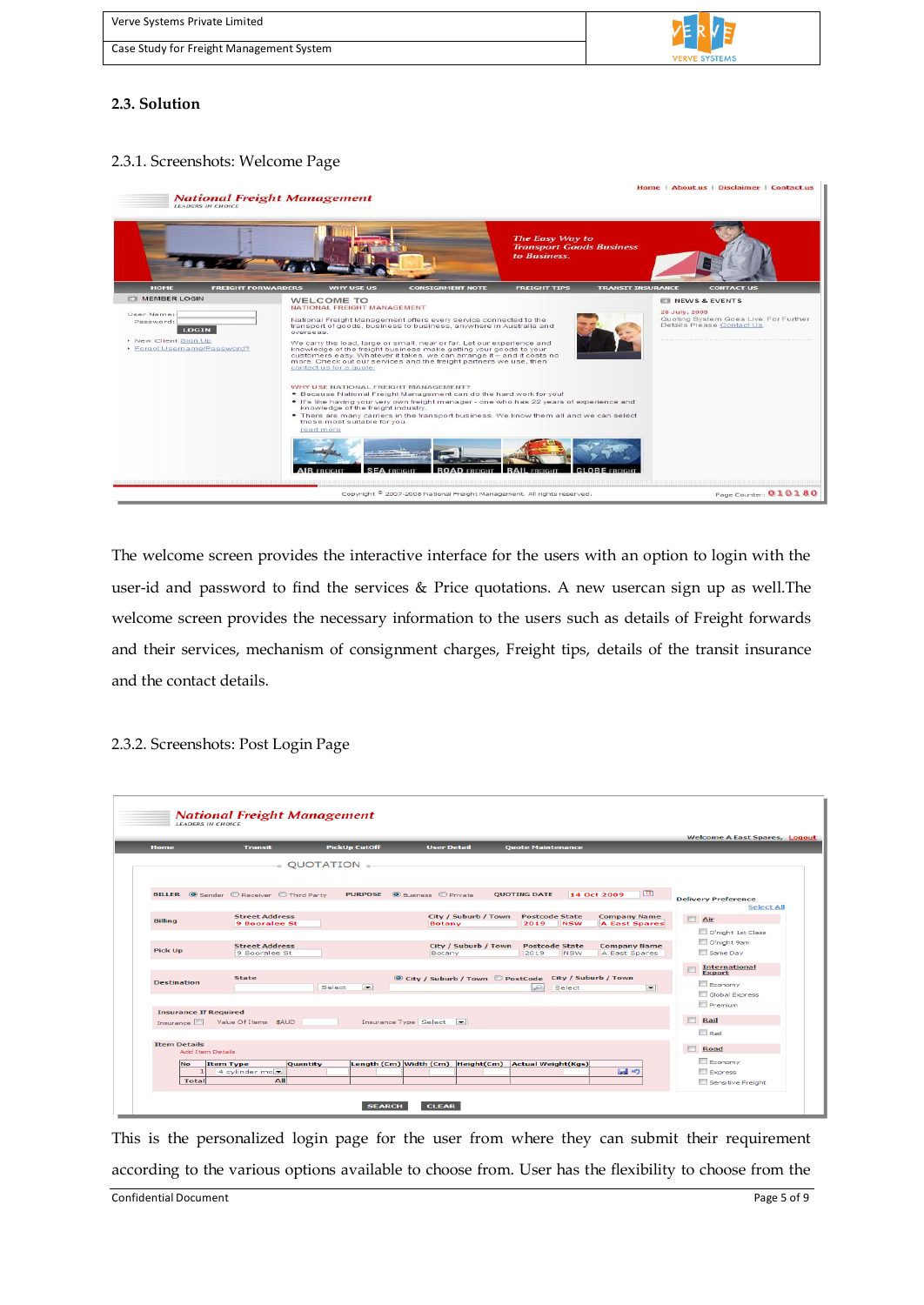| Verve Systems Private Limited            |                      |
|------------------------------------------|----------------------|
| Case Study for Freight Management System | <b>VERVE SYSTEMS</b> |

various mode of shipping such as Airways, Rail, Ship or Road or can simply select all. Moreover,in this post login page user gets the link to various other options such as transit, pickup cutoff, user details and quote maintenance.

## <span id="page-5-0"></span>2.3.3. Screenshots: Calculated Quote

|                                                                                                                                                                                                                                         |                     | <b>CALCULATED QUOTE</b> |              |            |              |                           |
|-----------------------------------------------------------------------------------------------------------------------------------------------------------------------------------------------------------------------------------------|---------------------|-------------------------|--------------|------------|--------------|---------------------------|
| <b>Transport Company: TNT</b><br>Phone1: 13 11 50<br>City(Phone):<br><b>ADELAIDE (13 11 50)</b><br><b>BRISBANE (13 11 50)</b><br><b>CANBERRA (13 11 50)</b><br>DARWIN (13 11 50)<br><b>PERTH (13 11 50)</b><br><b>SYDNEY (13 11 50)</b> |                     |                         |              |            |              |                           |
| <b>SERVICE</b>                                                                                                                                                                                                                          | <b>TRANSIT TIME</b> | <b>CHARGE WEIGHT</b>    | <b>QUOTE</b> | <b>GST</b> | <b>TOTAL</b> |                           |
| Air (O'night 1st Class)                                                                                                                                                                                                                 | $1$ Day $(s)$       | 102 Actual              | \$81.87      | \$8.19     | \$90.05      | $\Box$                    |
| <b>Road (Express)</b>                                                                                                                                                                                                                   | $1$ Day $(s)$       | 102 Actual              | \$47.57      | \$4.76     | \$52.33      | $\overline{\mathbb{R}^n}$ |
| Air (O'night 9am)                                                                                                                                                                                                                       | $1$ Day $(s)$       | 102 Actual              | \$114.51     | \$11.45    | \$125.97     | $\Box$                    |
| Air (Same Day)                                                                                                                                                                                                                          | $1$ Day $(s)$       | 102 Actual              | \$           | s          | s            | $\Box$                    |
| Phone1: 13 11 50<br>City(Phone):<br><b>ADELAIDE (13 11 50)</b><br><b>BRISBANE (13 11 50)</b><br><b>CANBERRA (13 11 50)</b><br>DARWIN (13 11 50)<br>PERTH (13 11 50)<br><b>SYDNEY (13 11 50)</b>                                         |                     |                         |              |            |              |                           |
| <b>SERVICE</b>                                                                                                                                                                                                                          | <b>TRANSIT TIME</b> | <b>CHARGE WEIGHT</b>    | <b>OUOTE</b> | <b>GST</b> | <b>TOTAL</b> |                           |
| <b>Road (Express)</b>                                                                                                                                                                                                                   | $1$ Day $(s)$       | 102 Actual              | \$51.48      | \$5.15     | \$56.63      | $\overline{\mathbb{R}^n}$ |
| <b>Transport Company: DIRECT FREIGHT EXPRESS</b><br>Phone1: 03 9303 1300<br>City(Phone):<br>ADELAIDE (08 8182 5999)<br><b>BRISBANE (07 3714 5000)</b><br>PERTH (08 9365 6444)<br><b>SYDNEY (02 9721 8100)</b>                           |                     |                         |              |            |              |                           |
| <b>SERVICE</b>                                                                                                                                                                                                                          | <b>TRANSIT TIME</b> | <b>CHARGE WEIGHT</b>    | <b>QUOTE</b> | <b>GST</b> | <b>TOTAL</b> |                           |
| <b>Road (Express)</b>                                                                                                                                                                                                                   | $1$ Day $(s)$       | 102 Actual              | \$70.73      | \$7.07     | \$77.81      | $\overline{\mathbb{R}^n}$ |

Based on the requirement submitted by the user this system calculates the quote with various details from all available service providers whoever meets the client requirement. From this table user can select any service provider to get an autogenerated quotation in PDF format and further more the request is sent to the administrator for further proceedings.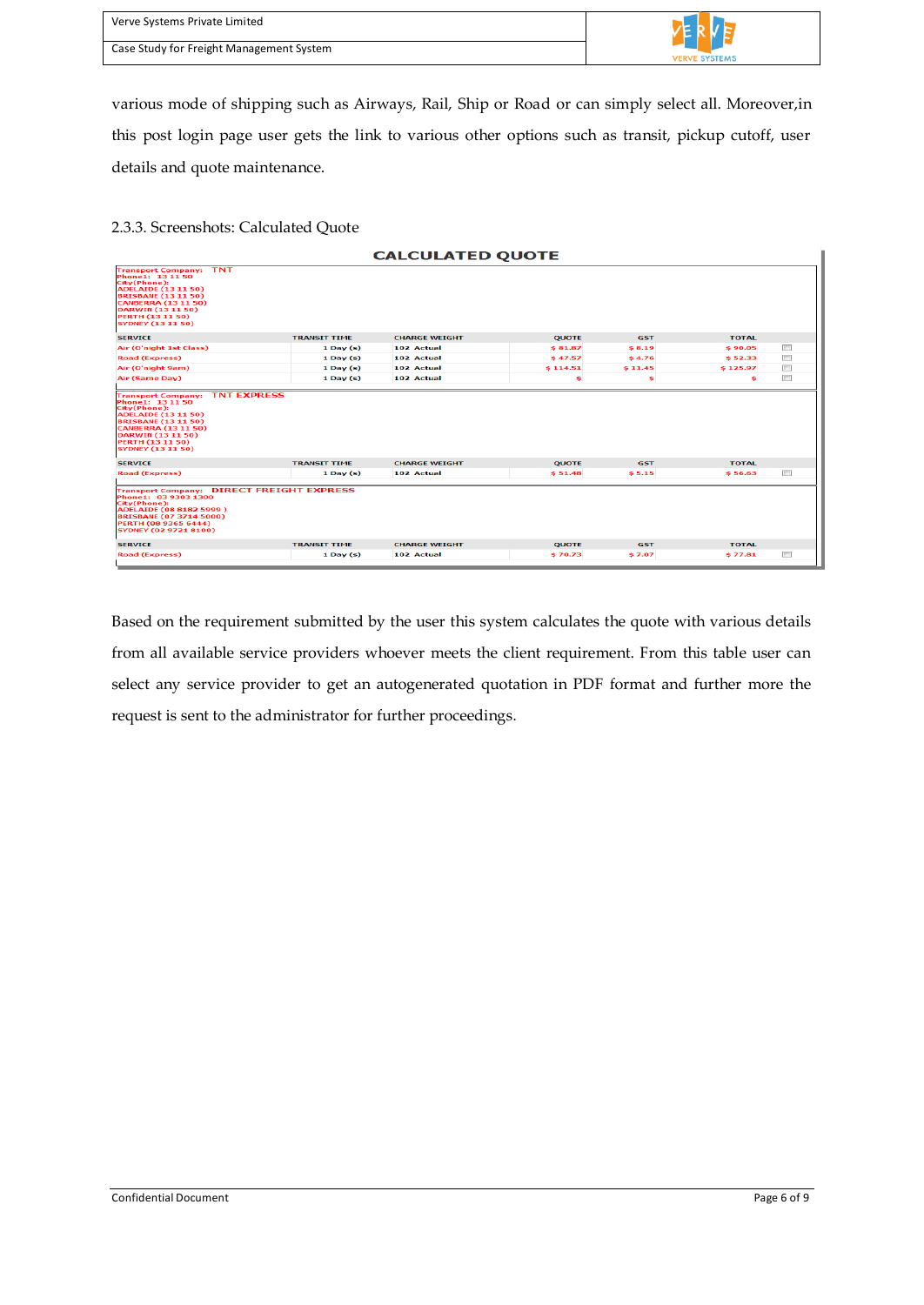| Verve Systems Private Limited            |                      |
|------------------------------------------|----------------------|
| Case Study for Freight Management System | <b>VERVE SYSTEMS</b> |
|                                          |                      |

# <span id="page-6-0"></span>*2.3.4.* Screenshot: *Admin Login*

| <b>Home</b>           | <b>Admin</b>                | <b>Ouotation</b> | $\blacktriangleright$    |                  |                              |               |                                           |             |                             |
|-----------------------|-----------------------------|------------------|--------------------------|------------------|------------------------------|---------------|-------------------------------------------|-------------|-----------------------------|
| <b>Client Details</b> |                             |                  |                          |                  |                              |               |                                           |             |                             |
| Client Name:          | <b>AA Automotive</b>        |                  | $\sim$ 1                 | <b>SEARCH</b>    |                              |               |                                           |             | Add Client                  |
| <b>No</b>             | <b>Client Name</b>          | Password         | <b>First Name</b>        | <b>Last Name</b> | <b>Company Name</b>          | <b>Status</b> | Selected<br><b>Transport</b><br>Companies |             |                             |
| 1.                    | <b>AA Automotive</b>        | aaa4988          | Adrian                   |                  | <b>AA Automotive</b>         | Active        | Select                                    | R           | 家                           |
| $\overline{2}$        | A & R Auto Spares           | a8r115           | Chris/Richard            |                  | A & R Auto Spares            | Active        | Select                                    | R           | $\overline{\mathbf{X}}$     |
| з                     | A East Spares               | aeast121         | Tony                     |                  | A East Spares                | Active        | Select                                    | ત્રિ        | $\overline{\mathbf{z}}$     |
| $\overline{4}$        | A1 Jap Auto Parts           | 10D116           | <b>Bruce/Debbie</b>      |                  | A1 Jap Auto Parts            | Active        | Select                                    | R           | 区                           |
| 5                     | A 1 PANEL & PAINT           | A 1PANEL 4982    | <b>VICKI &amp; WAYNE</b> | <b>POTHECARY</b> | A 1 PANEL & PAINT            | Active        | Select                                    | R           | $\mathbf{R}$                |
| 6                     | AA automotive               | aaa988           | Adrian                   | Akhurst          | AA automotive                | Active        | Select                                    | R           | $\overline{\mathbf{z}}$     |
| $\overline{z}$        | <b>AAA Automotive Spare</b> | aaa117           | Sam                      |                  | <b>AAA Automotive Spares</b> | Active        | Select                                    | R           | $\overline{\mathbf{x}}$     |
| 8                     | <b>ABC Spares</b>           | abc118           | <b>JASON / CRAIG</b>     |                  | <b>ABC Spares</b>            | Active        | Select                                    | R           | $\left  \mathbf{X} \right $ |
| 9                     | <b>ABCO SPARES</b>          | ABCO7334         | <b>MATHEW / CHRIS</b>    |                  | <b>ABCO SPARES</b>           | Active        | Select                                    | R           | $\overline{\mathbf{z}}$     |
| 10                    | <b>ACCESS AUTO WORKS</b>    | ACCESS1311       | STEVE / JASON            |                  | <b>ACCESS AUTO WORKS</b>     | Active        | Select                                    | Q           | $\overline{\mathbf{X}}$     |
| 11                    | <b>AD Prestige</b>          | adp119           | Abdul                    |                  | <b>AD Prestige</b>           | Active        | Select                                    | ત્રિ        | $\overline{\mathbf{z}}$     |
| 12 <sup>2</sup>       | adelaide z cars.            | twodogs          | Nick                     |                  | Adelaide Z Cars              | Active        | Select                                    | R           | 翼                           |
| 13                    | <b>ADRIAN BLACKEBY</b>      | ADRIAN442        | <b>ADRIAN</b>            |                  | <b>ADRIAN BLACKEBY</b>       | Active        | Select                                    | त्रि        | $\overline{\mathbf{z}}$     |
| 14                    | AFFORDABLE TABLE TENNIS     | <b>ANDREA</b>    | <b>ANDREA</b>            |                  | AFFORDABLE TABLE TENNIS      | Active        | Select                                    | R           | 溪                           |
| 15                    | Agnova Technologies         | agnova123        | Andrew Watson            |                  | Agnova Technologies          | Active        | Select                                    | R           | $\overline{\mathbf{x}}$     |
|                       |                             |                  |                          |                  |                              |               |                                           | 12345678910 |                             |

This is the home page for Admin login where the list of all clients can be maintained and managed. In this Client management section the administrator can Add/Edit/Delete/Search and Block/Unblock the clients.

#### <span id="page-6-1"></span>2.3.5. Screenshot: *Admiistrative Panel*

| <b>LEADERS IN CHOICE</b>                                                   | <b>National Freight Management</b>                                                                                |                                     |                      |             |               |                                               |
|----------------------------------------------------------------------------|-------------------------------------------------------------------------------------------------------------------|-------------------------------------|----------------------|-------------|---------------|-----------------------------------------------|
| <b>Home</b>                                                                | <b>Admin</b>                                                                                                      | ×<br><b>Ouotation</b>               |                      |             |               | <b>Welcome BRYANT PARSONS (Admin), Logout</b> |
| <b>Insurance Det:</b><br><b>Transport Compan</b><br><b>Transport Comp.</b> | <b>Transport Company Details</b><br><b>Insurance Details</b><br><b>Service Details</b><br><b>PostCode Details</b> | <b>SEARCH</b>                       |                      |             |               |                                               |
| <b>DIRECT FREIGHT EXI</b>                                                  | <b>Zone Details</b>                                                                                               |                                     |                      |             |               | Add Insurance                                 |
| NORTHLINE FREID                                                            | <b>Rate Details</b>                                                                                               |                                     |                      |             |               | Add Insurance                                 |
| <b>TNT</b>                                                                 | <b>Item Details</b>                                                                                               |                                     |                      |             |               | Add Insurance                                 |
|                                                                            | <b>User Details</b>                                                                                               | <b>Insurance Name</b>               | <b>Insurance Fee</b> | <b>Date</b> | <b>Status</b> |                                               |
|                                                                            | <b>Client Details</b>                                                                                             | <b><i>INRESTRICTED WARRANTY</i></b> | 1.25%                | 06 Dec 2007 | Active        | 案<br>R                                        |
|                                                                            | <b>Remote Location Details</b>                                                                                    | <b>INRESTRICTED WARRANTY</b>        | 6%                   | 06 Dec 2007 | Active        | <b>R</b> 20                                   |
| <b>TNT Internation</b>                                                     |                                                                                                                   |                                     |                      |             |               | Add Insurance                                 |
| <b>TNT EXPRESS</b>                                                         | <b>Over Dimensional Surcharge</b>                                                                                 |                                     |                      |             |               | Add Insurance                                 |
|                                                                            | <b>Import Zone / Rate</b>                                                                                         | <b>Tosurance Name</b>               | <b>Tosurance Fee</b> | <b>Date</b> | Status        |                                               |
|                                                                            | <b>Zone Checker Tool</b>                                                                                          | <b>INRESTRICTED WARRANTY</b>        | 1.25%                | 08 Apr 2008 | Active        | $\overline{\mathbf{z}}$<br>ार                 |
|                                                                            | Class C                                                                                                           | UNRESTRICTED WARRANTY               | 6%                   | 08 Apr 2008 | Active        | <b>R X</b>                                    |
| <b>TOLL TASMANIA</b>                                                       |                                                                                                                   |                                     |                      |             |               | Add Insurance                                 |
| <b>BASS STRAIT TRANSPORT</b>                                               |                                                                                                                   |                                     |                      |             |               | Add Insurance                                 |
| O R NATIONAL                                                               |                                                                                                                   |                                     |                      |             |               | Add Insurance                                 |
| <b>SADLEIRS TRANSPORT</b>                                                  |                                                                                                                   |                                     |                      |             |               | Add Insurance                                 |
| PALOGA TRANSPORT                                                           |                                                                                                                   |                                     |                      |             |               | Add Insurance                                 |
| <b>TOLL NOX</b>                                                            |                                                                                                                   |                                     |                      |             |               | Add Insurance                                 |
|                                                                            | <b>Insurance Type</b>                                                                                             | <b>Insurance Name</b>               | <b>Insurance Fee</b> | <b>Date</b> | <b>Status</b> |                                               |
|                                                                            | Class B                                                                                                           | <b>TOLL EXTRA SERVICE</b>           | 1%                   | 26 Aug 2008 | Active        | 案<br>R                                        |

In the Admin login, The administrator can choose from the various sections to be managed from a drop down list under admin menu.The sections which can be managed from this administrative panel are Transport company details, Insurance details, service details, Post code details, Zone details,Rate details,Item details,User details,Client details,Remote location details,Over dimensional surcharge,Import Zone/Rate,and Zone checker tools.In these sections the administrator have the rights to Add/Edit/Delete/Search and activate/deactivate.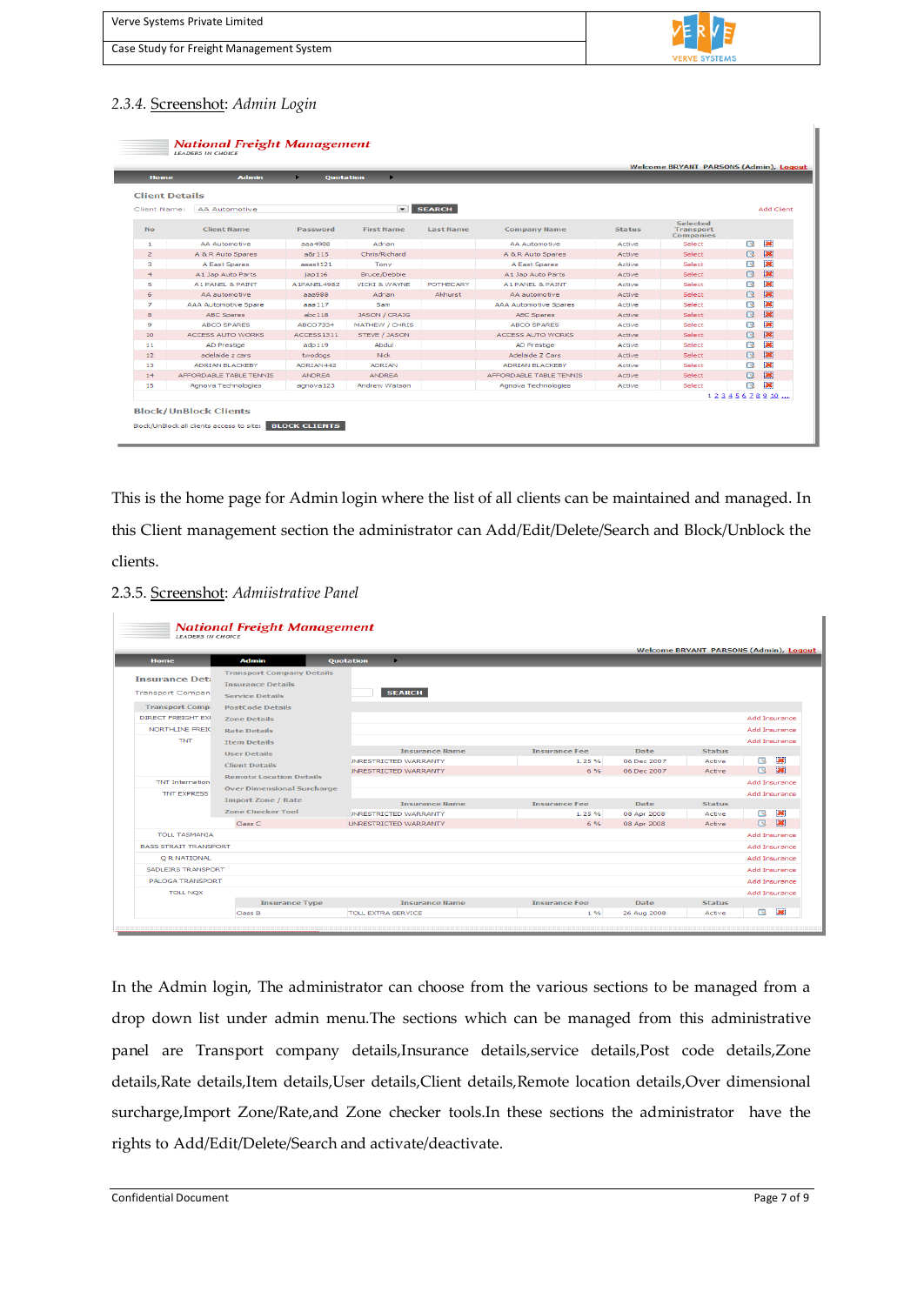| Verve Systems Private Limited            |                      |
|------------------------------------------|----------------------|
| Case Study for Freight Management System | <b>VERVE SYSTEMS</b> |
|                                          |                      |

#### <span id="page-7-0"></span>2.3.6. Screenshot: *Admiistrative Panel-(Quote Maintenance)*

| <b>National Freight Management</b><br><b>LEADERS IN CHOICE</b><br><b>Welcome BRYANT PARSONS (Admin), Logout</b> |                     |                                |                                               |                          |                 |                                             |                  |                 |                    |                      |
|-----------------------------------------------------------------------------------------------------------------|---------------------|--------------------------------|-----------------------------------------------|--------------------------|-----------------|---------------------------------------------|------------------|-----------------|--------------------|----------------------|
|                                                                                                                 | Home                | ٠<br><b>Admin</b>              | Quotation                                     |                          |                 |                                             |                  |                 |                    |                      |
|                                                                                                                 |                     |                                | $\textdegree$ OUOTE MAINTENANCE $\textdegree$ |                          |                 |                                             |                  |                 |                    |                      |
|                                                                                                                 |                     | Transport Company : Select All | $\overline{12}$<br>From Date: 30 Sep 2009     | $\vert \mathbf{v} \vert$ |                 | Client : Select All<br>To Date: 21 Oct 2009 | $-12$            |                 | $\overline{ }$     |                      |
|                                                                                                                 |                     | Quote Number:                  |                                               |                          | Searched Ouote: |                                             |                  |                 |                    |                      |
|                                                                                                                 |                     |                                |                                               | <b>SEARCH</b>            |                 |                                             |                  |                 |                    |                      |
|                                                                                                                 | <b>Quoting Date</b> | <b>Client Name</b>             | Company                                       | <b>From Town</b>         | <b>To Town</b>  | Charge<br>Weight                            | Cost (Ex<br>GST  | Quote NO        | Con Note NO        | View<br>Quote        |
| Ē                                                                                                               | 06 Oct 2009         | A & R Auto Spares              | <b>TNT</b>                                    | Dandenong                | Magill          | 225.00 Actual                               | 676.63           | 9888            |                    | View                 |
| $\Box$                                                                                                          | 06 Oct 2009         | A & R Auto Spares              | <b>TOLL NOX</b>                               | Dandenong                | Magill          | 225.00 Actual                               | 95.68            | 9888            |                    | View                 |
| $\blacksquare$                                                                                                  | 06 Oct 2009         | A & R Auto Spares              | <b>TNT EXPRESS</b>                            | Dandenong                | Magill          | 225.00 Actual                               | 86.55            | 9888            |                    | View                 |
| $\Box$                                                                                                          | 06 Oct 2009         | A & R Auto Spares              | PALOGA TRANSPORT                              | Dandenong                | Magill          | 225.00 Actual                               | 82.32            | 9888            |                    | View                 |
|                                                                                                                 | <b>Quoting Date</b> | <b>Client Name</b>             | Company                                       | <b>From Town</b>         | <b>To Town</b>  | Charge<br>Weight                            | Cost (Ex<br>GST) | Quote NO        | Con Note NO        | View<br>Quote        |
| $\Box$                                                                                                          | 13 Oct 2009         | Z Works                        | SADLEIRS TRANSPORT                            | Mordialloc               | <b>GUMLU</b>    | 9990.00 Cubic                               | 11258.28         | 9889            |                    | View                 |
|                                                                                                                 | <b>Ouoting Date</b> | <b>Client Name</b>             | Company                                       | <b>From Town</b>         | <b>To Town</b>  | Charge<br>Weight                            | Cost (Ex<br>GST) | <b>Ouote NO</b> | <b>Con Note NO</b> | View                 |
| $\blacksquare$                                                                                                  | 14 Oct 2009         | <b>AA Automotive</b>           | <b>TNT</b>                                    | Magill                   | <b>ACTON</b>    | 540.00 Actual                               | 3297.86          | 9890            |                    | <b>Ouote</b><br>View |
| m                                                                                                               | 14 Oct 2009         | <b>AA Automotive</b>           | <b>TNT</b>                                    | Magill                   | <b>ACTON</b>    | 540.00 Actual                               | 393.24           | 9890            |                    | View                 |
| G                                                                                                               | 14 Oct 2009         | <b>AA Automotive</b>           | <b>DIRECT FREIGHT EXPRESS</b>                 | Magill                   | <b>ACTON</b>    | 540.00 Actual                               | 566.66           | 9890            |                    | View                 |
| Π                                                                                                               | 14 Oct 2009         | <b>AA Automotive</b>           | <b>TNT EXPRESS</b>                            | Magill                   | <b>ACTON</b>    | 540.00 Actual                               | 383.54           | 9890            |                    | View                 |
|                                                                                                                 | 14 Oct 2009         | <b>AA Automotive</b>           | PALOGA TRANSPORT                              | Magill                   | <b>ACTON</b>    | 540.00 Actual                               | 292.35           | 9890            |                    |                      |

Another section which is available in this administrative panel is Quotation management.The administrators has the rights to add/edit/view/delete and export the Quote, manage the report format and exported quote.

<span id="page-7-1"></span>2.3.7. Features

- 1. Freight Management System
- 2. Service comparision
- 3. Integrated consignment tracking system
- 4. Competitive prices
- 5. Clientele management
- 6. Zone and Postcode management
- 7. Item Management
- 8. Location management
- 9. Pricing Management
- 10. Multiple security layer
- 11. Report generation